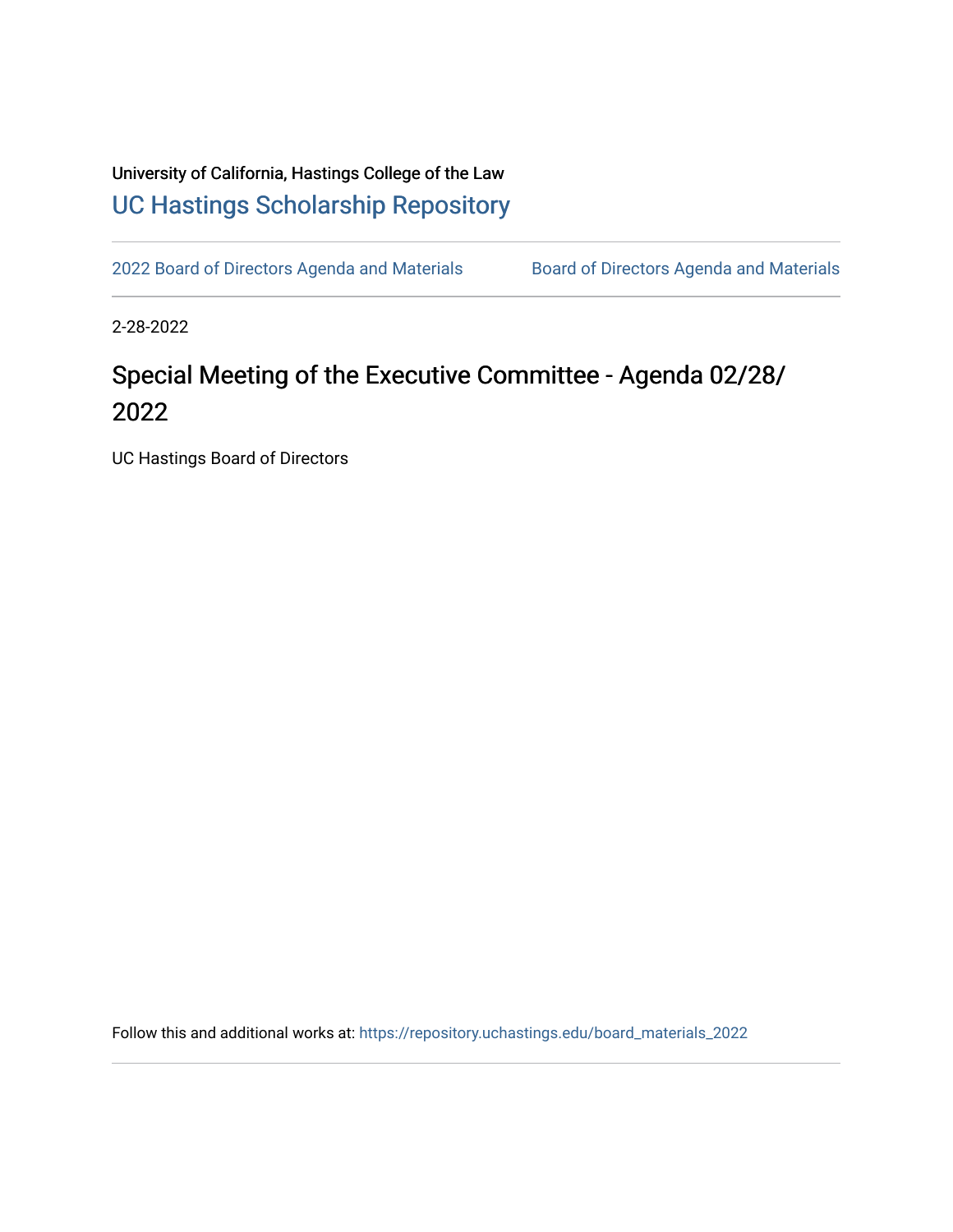

## **UNIVERSITY OF CALIFORNIA HASTINGS COLLEGE OF THE LAW SPECIAL MEETING OF THE EXECUTIVE COMMITTEE AGENDA**

Monday, February 28, 2022, 4:00 p.m.

Due to the COVID-19 pandemic, the meeting will be held virtually, via the Zoom video conferencing platform. Participants and members of the public may join the public session via the web link or dial-in numbers listed in the public notice of this meeting linked here: *[https://www.uchastings.edu/our-story/board-of-directors/board-meeting-notices-agendas-and](https://www.uchastings.edu/our-story/board-of-directors/board-meeting-notices-agendas-and-materials/)[materials/.](https://www.uchastings.edu/our-story/board-of-directors/board-meeting-notices-agendas-and-materials/)* 

- 1. Roll Call Director Chip Robertson, Chair Director Simona Agnolucci, Vice Chair Director Courtney Power
- 2. Welcome (Chair Robertson)
- 3. Presentation of motion regarding naming the UC Hastings Scholarly Publications Center in the new 198 McAllister building after Justice Wiley W. Manuel, UC Hastings Class of 1953 (Chancellor & Dean David Faigman)
- 4. Presentation on life of Justice Wiley W. Manuel and the new Center to bear his name
- 5. Comment by special guests, live and by recorded video
	- The Honorable Mayor Willie Brown
	- Mrs. Eleanor Manuel, Widow of Justice Manuel and founder of the Wiley W. Manuel Foundation
	- The Honorable Tani Cantil-Sakauye, Chief Justice, Supreme Court of California
	- The Honorable Martin Jenkins, Associate Justice, Supreme Court of California
	- The Honorable Shirley M. Weber, Secretary of State of California
	- The Honorable Steven Bradford, California State Senator and Chair of the California Legislative Black Caucus
	- The Honorable Mike Gipson, California State Assemblymember
	- The Honorable Troy Nunley, Judge, United States District Court for the Eastern District of California
	- Regina Evans, Esq., UC Hastings Black Alumni Association Co-President